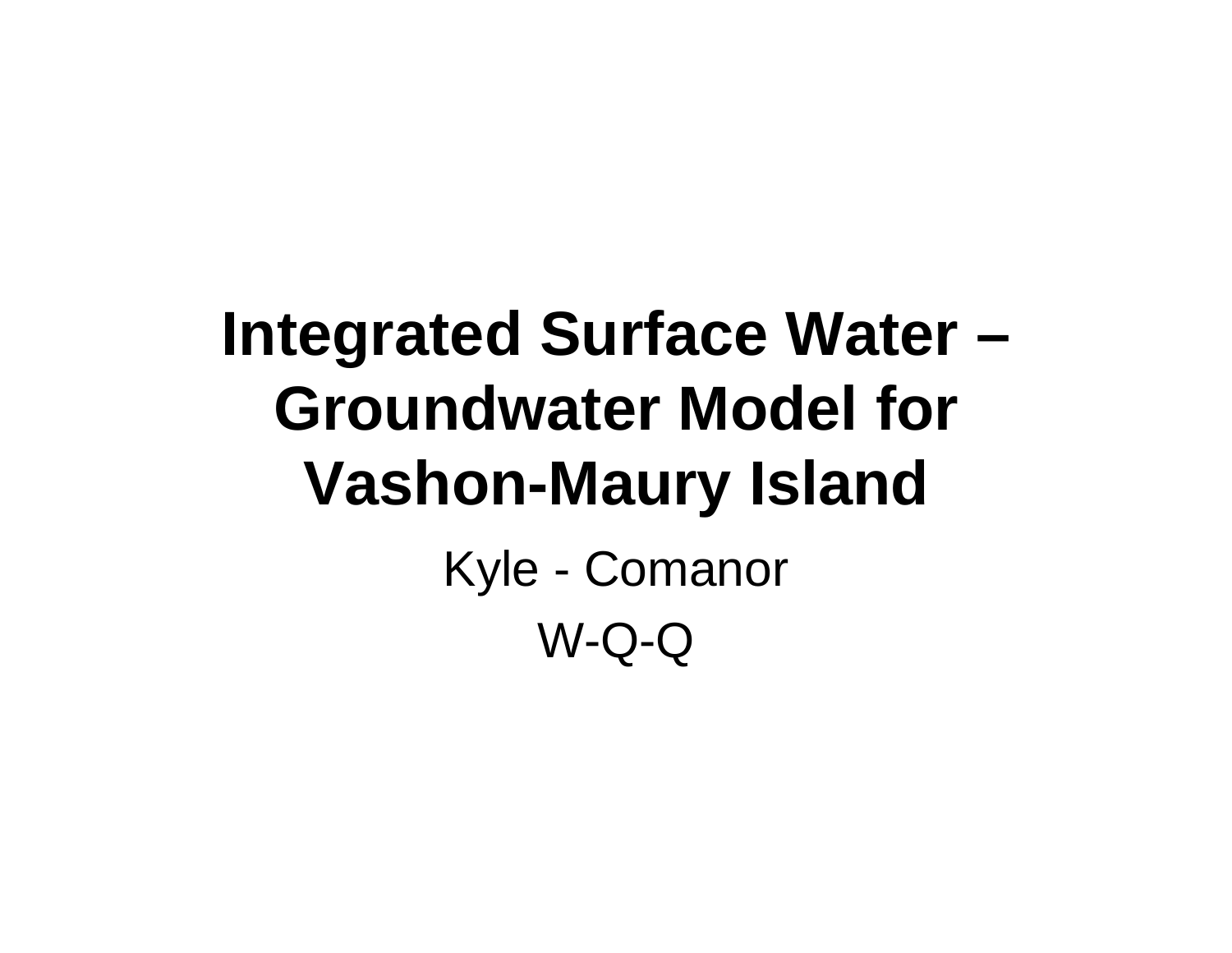## Surface Water vs. Groundwater

- Surface Water Civil Engineering (dams, canals, "efficient" cross-sections, flooding) –"Just give me a number" types
- Groundwater Geology, Earth Sciences (wells, earthen dams, dewatering)
	- – "Hard drinking 'get me outside'" types who happen to be good at math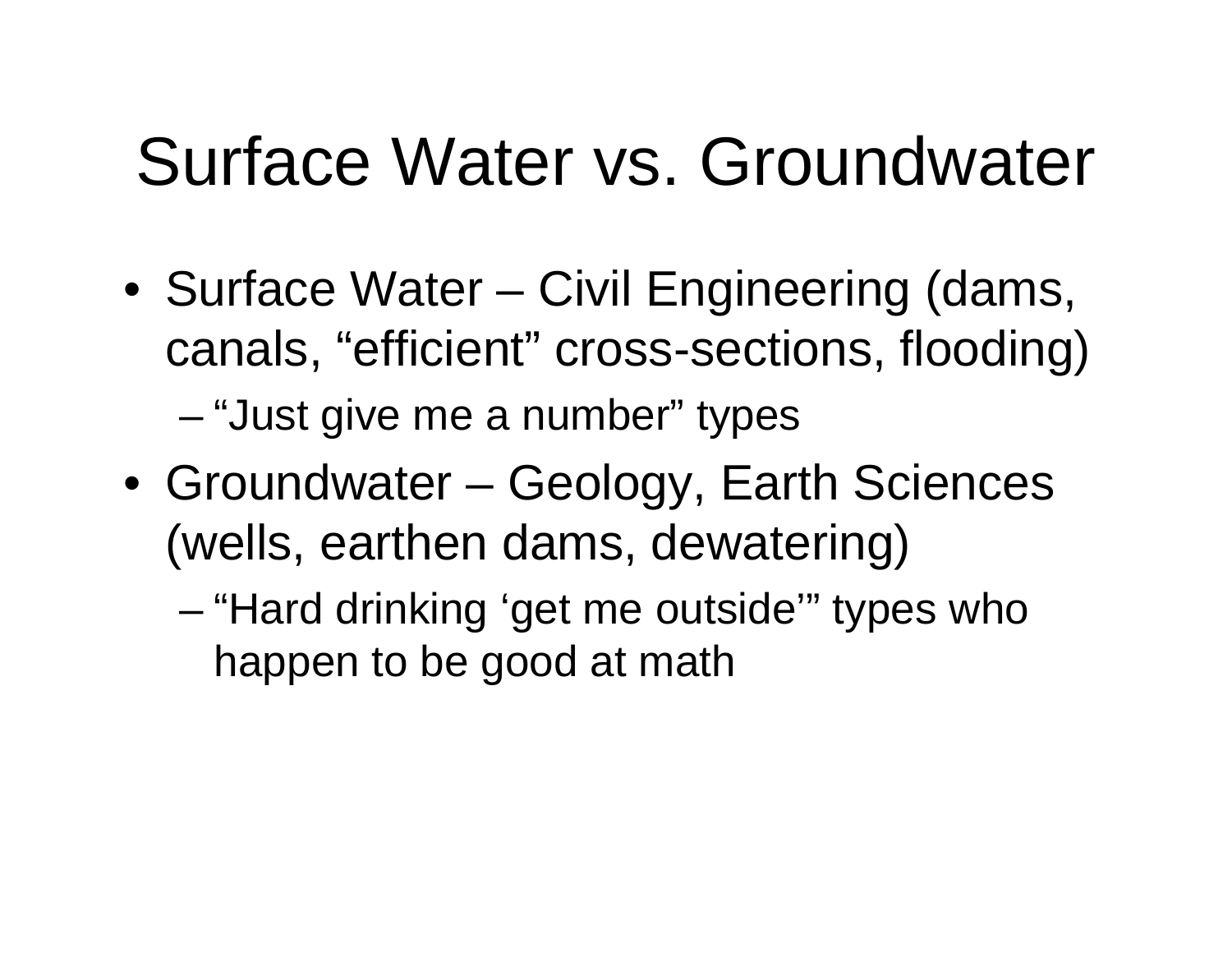What about the models? (quantity, not quality)

- Surface:
	- Hydrologic: HSPF, DHSVM, TopModel generally Rainfall/Runoff models
	- –Hydraulic: HEC 2..n & RAS,
- Groundwater
	- Many flavors of MODFLOW (Visual, GMS, OF!)
- Fie on Wetlands, Lakes, Estuaries…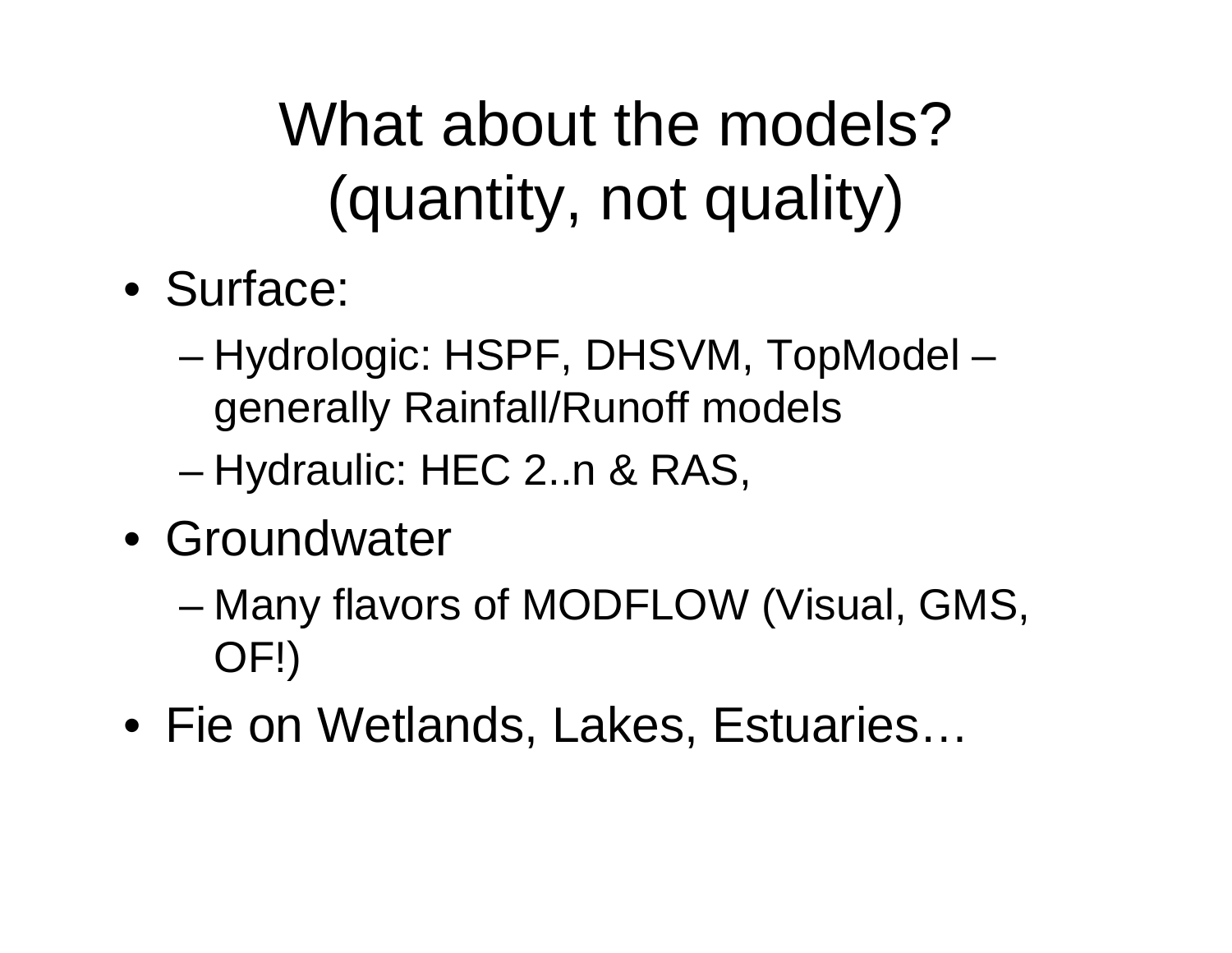## So what's with the hate?

- Time frames vastly different for surface and subsurface models.
	- – Surface time steps range from 30 seconds to an hour
	- Subsurface time steps range from days to months, annual and the infinite!! (Steady-State case)
- Solutions have been for each to include a simplification of the other.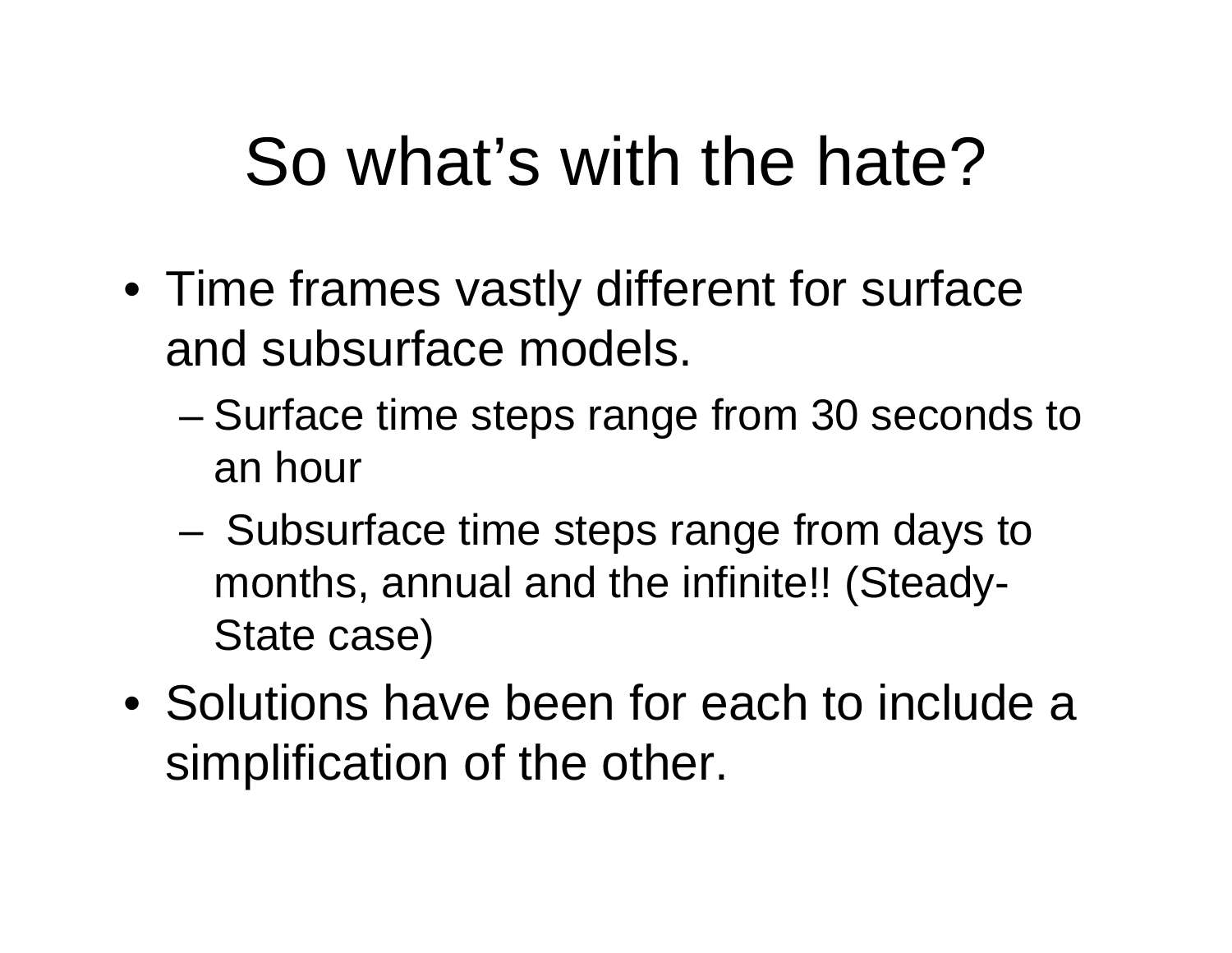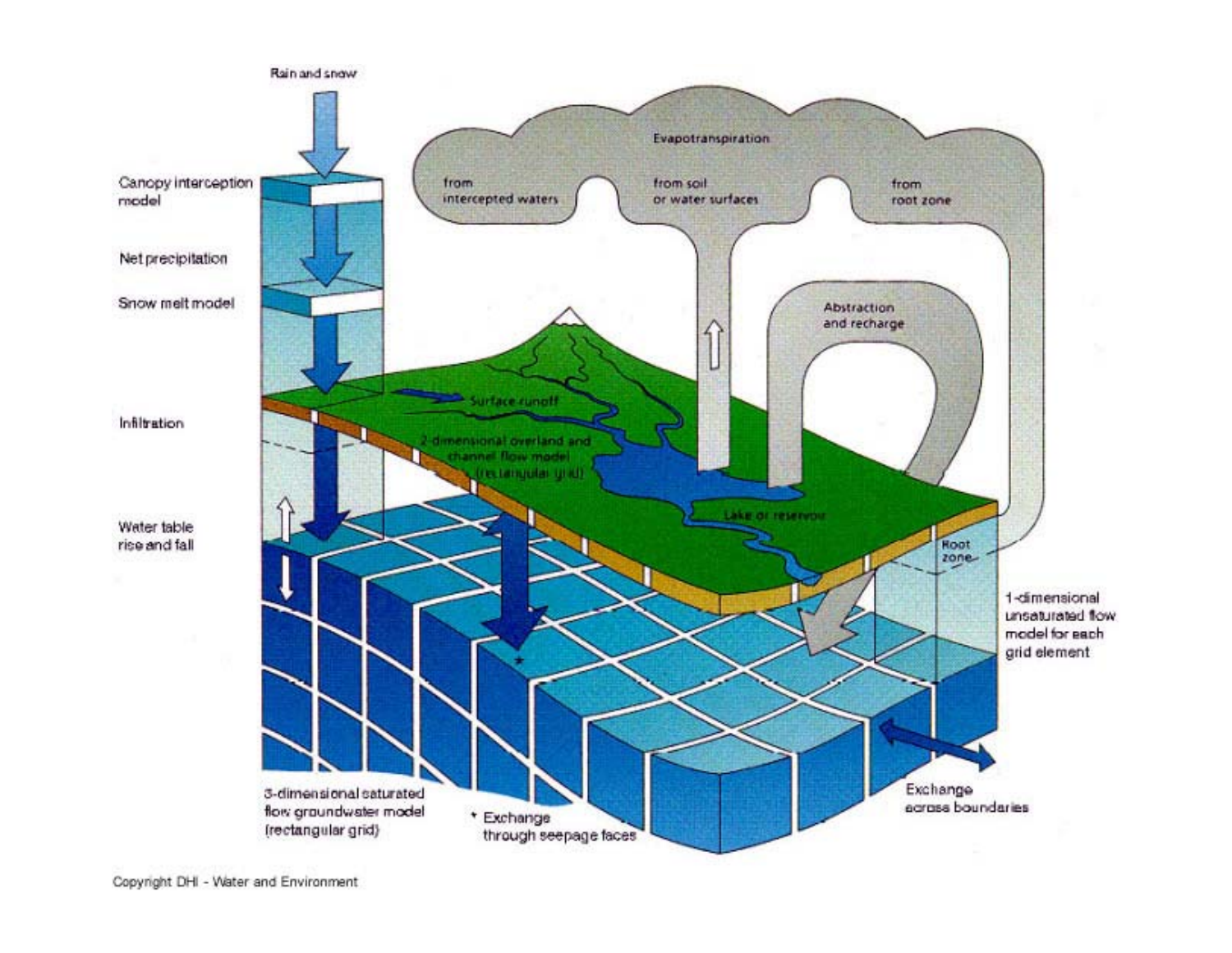Wasn't this presentation supposed to be on Vashon-Murray Island?

- I'm getting there.
- VMI = Sole Source Aquifer
- Some history on the model might help. In the beginning (aka Phase 1), there was steady-state MODFLOW.
- Incorporates most recent geologic data, LiDAR topography, pumping tests, well data (locations and pumping rates).
- Scale is 1000' square grid over island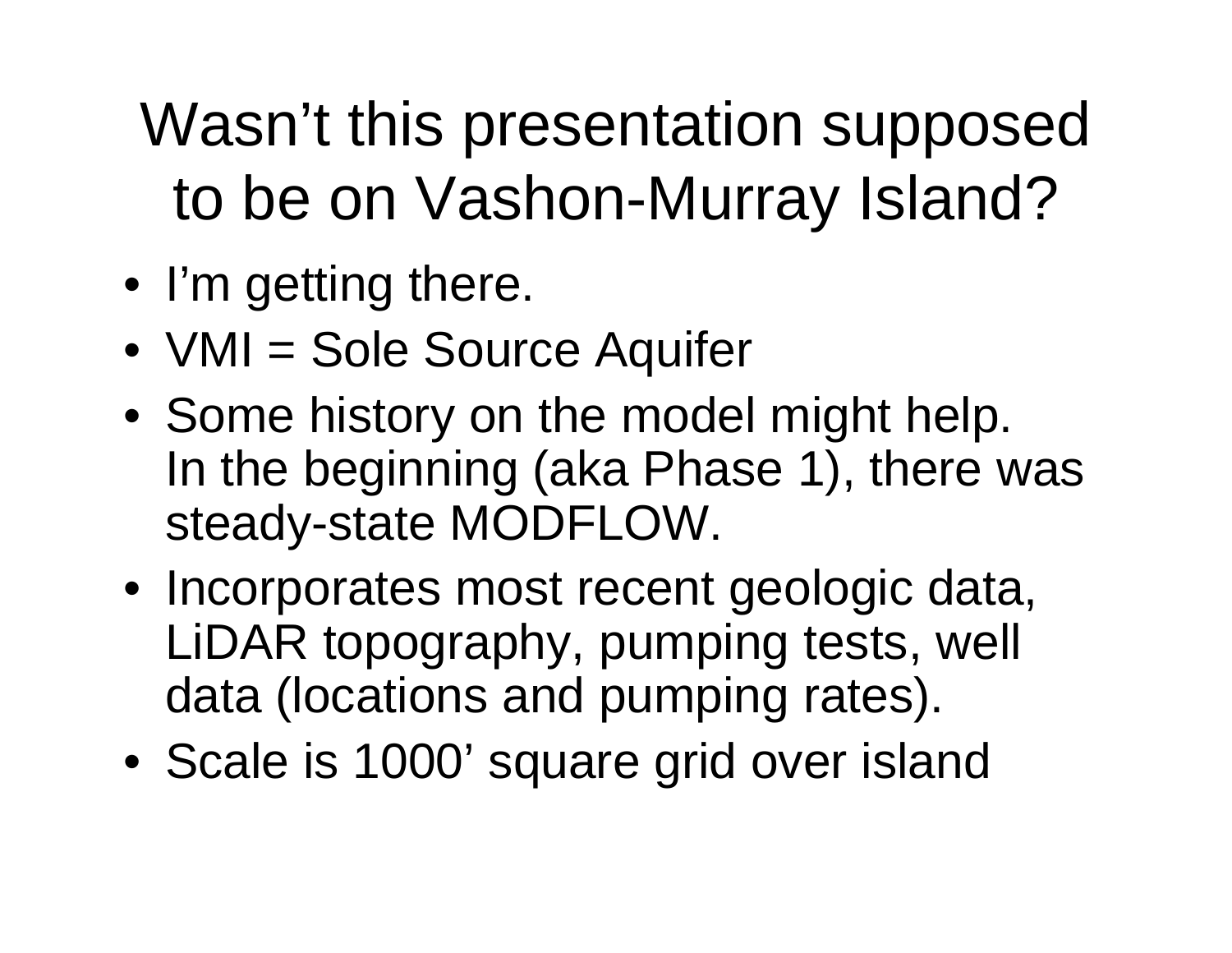#### Impressive, nes pa?

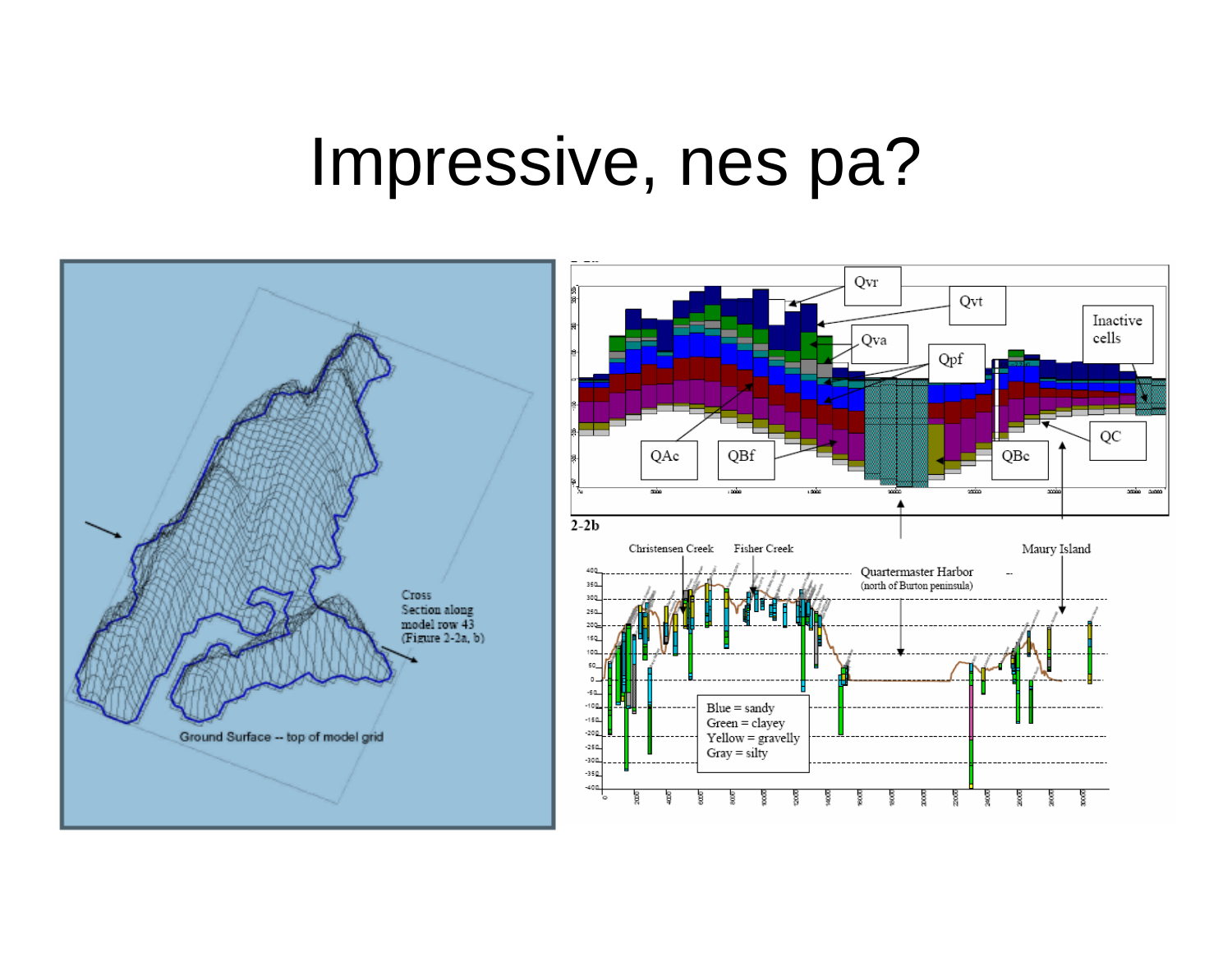### About those wells…



- 18 Group A wells
- 89 Group B wells
- 192 Ag wells
- 495 "Individual" wells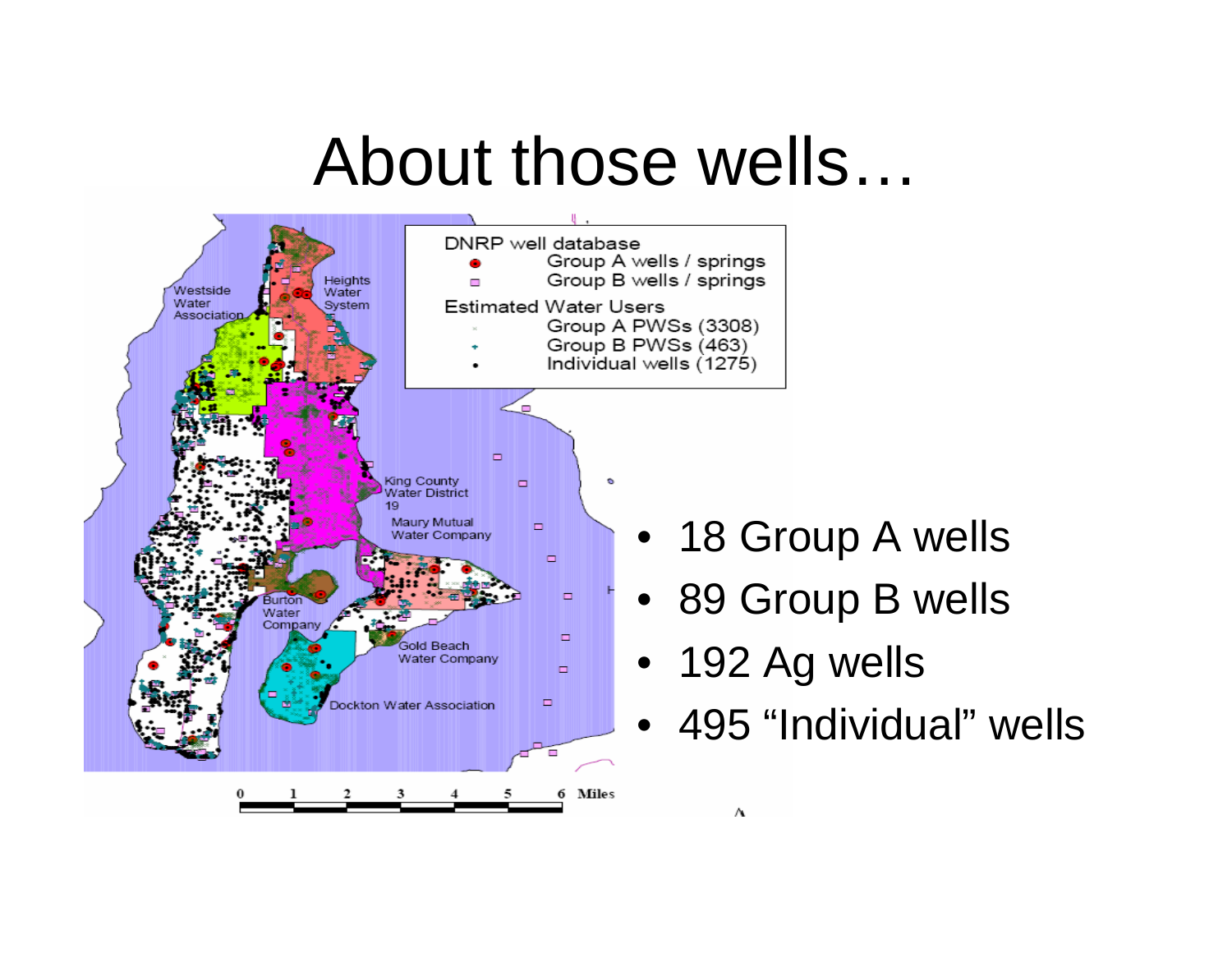

Adding the surface to the model

- Precipitation
- Potential Evapotranspiration
- 19 explicitly defined rivers/streams
- Land cover\*
- Soil type\*

\*Punt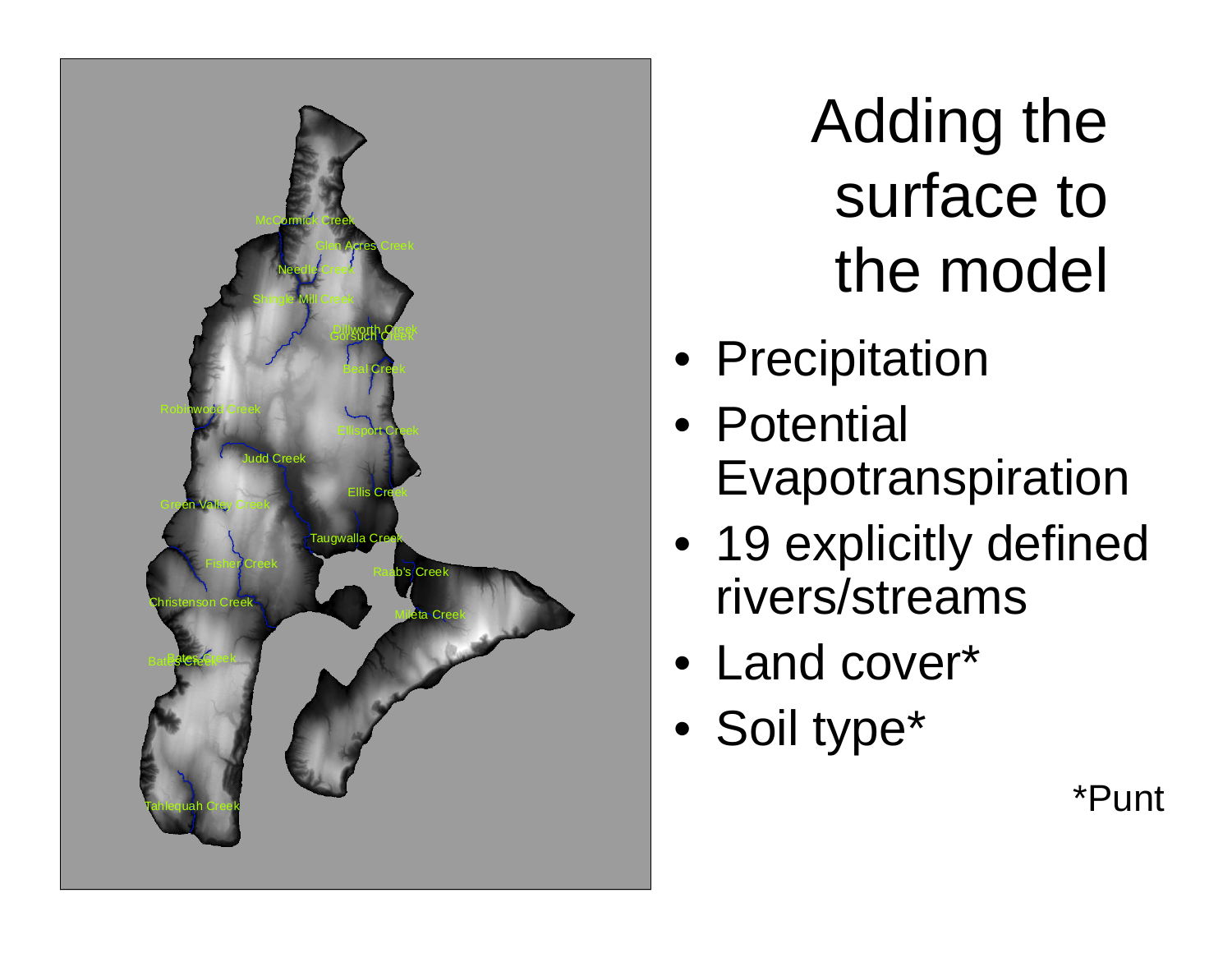

- Five stations: 36V, 36U, 28Y, 43u & 65U
- Dates of overlap – 4/1/05 – 12/1/06
- Dates used– 4/1/05 – 3/31/06
- 48.8 inches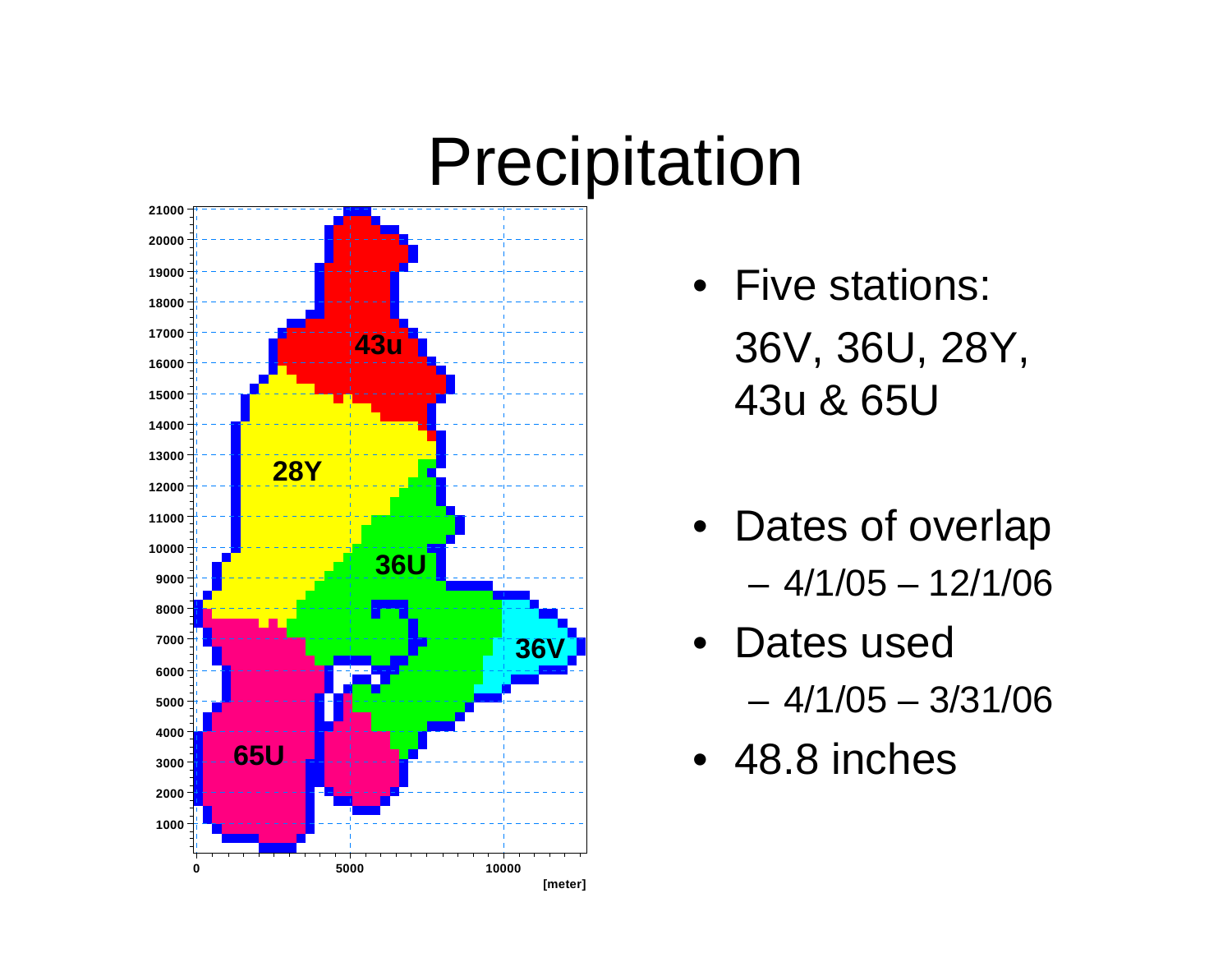#### Precipitation and PET

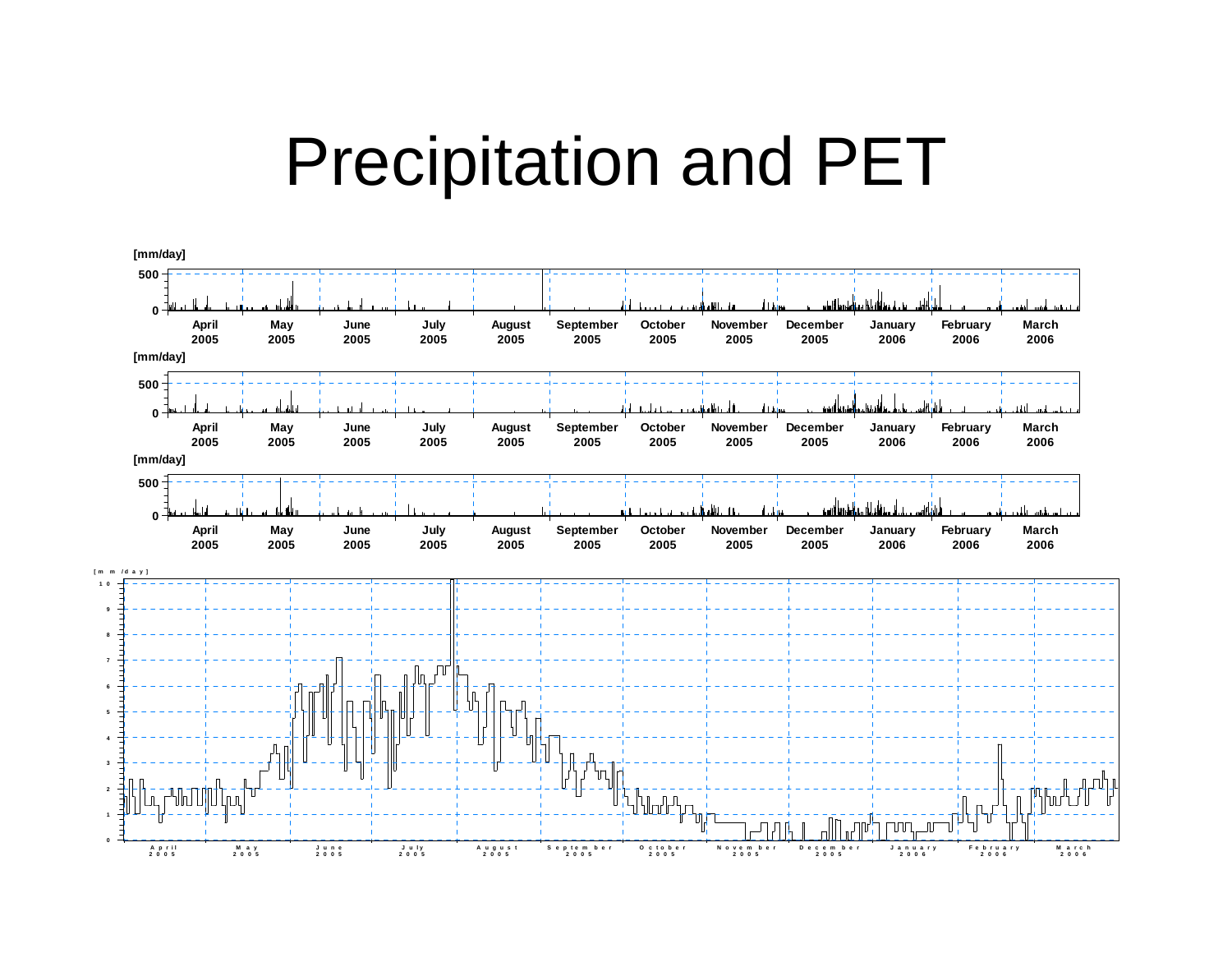#### Enough with the input, what's the output look like?

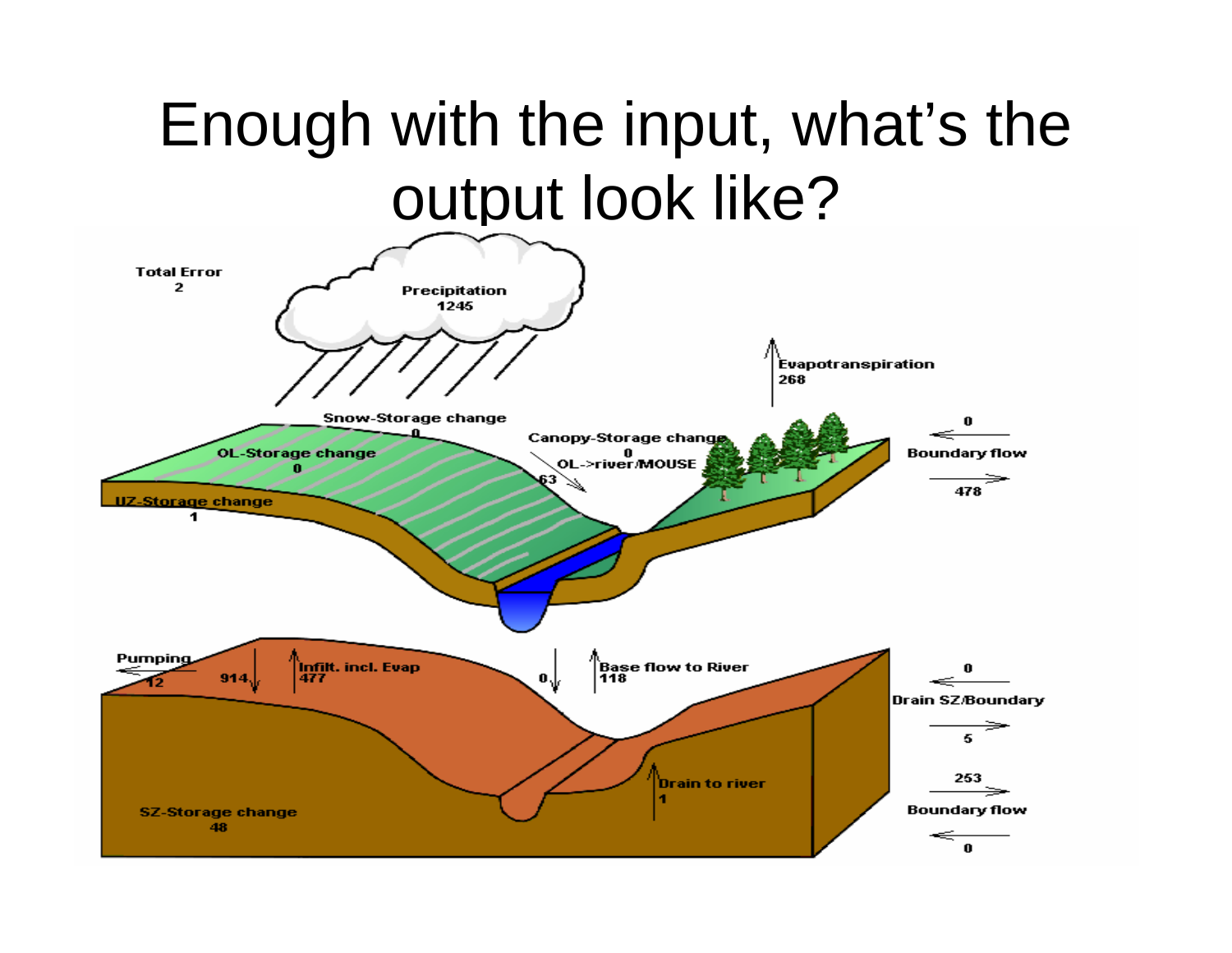### The numbers, please

- Precipitation = 100%
- $\bullet$   $ET$  $= 21\%$  (too low)
- Recharge  $= 73\%$  (okay, but...)
- Overland  $= 38\%$  (SOF from Recharge)
- Rivers  $= 15\%$  (65% base flow)
- Needs work…..but lets move on to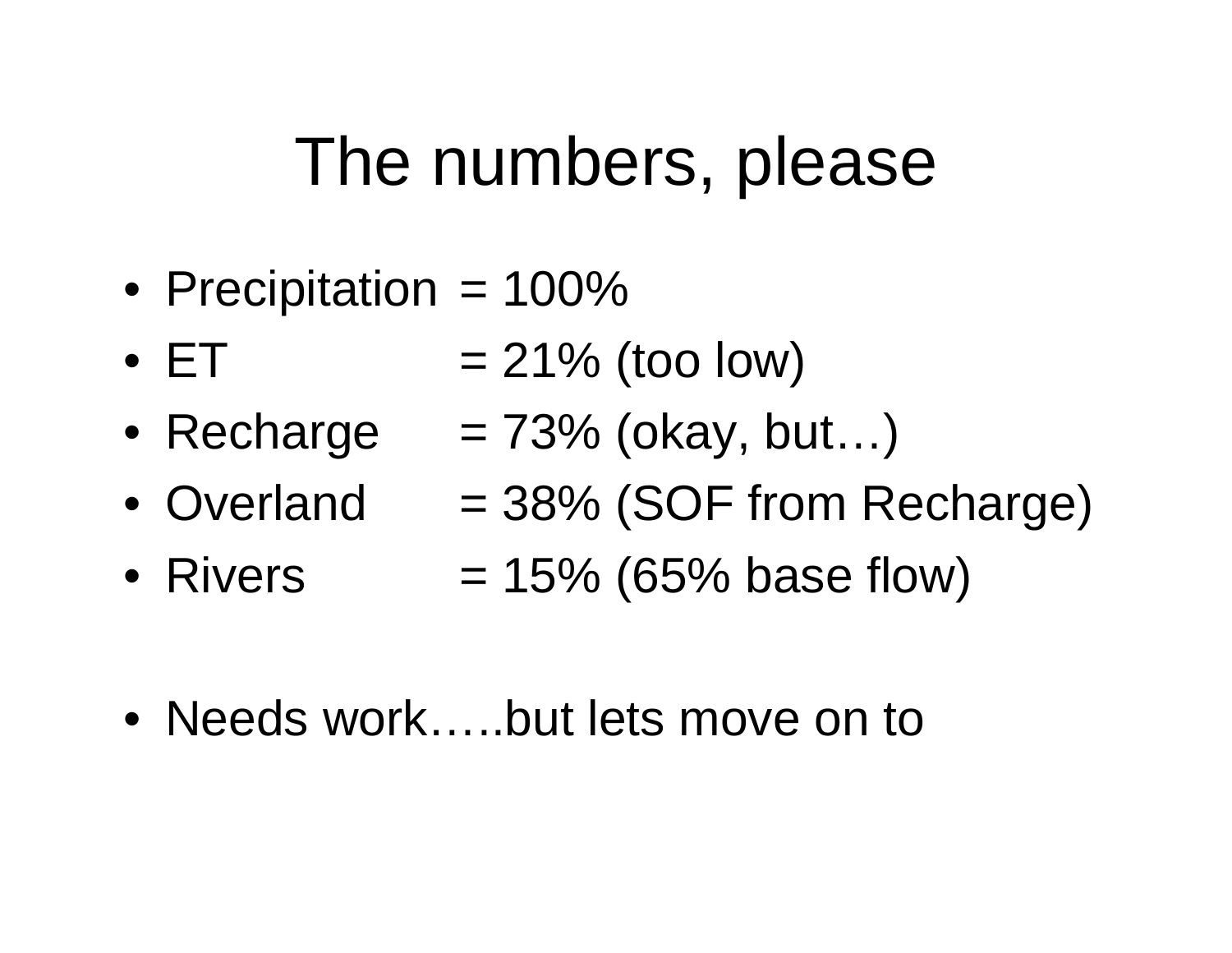### Scenarios

- Climate change
	- Future looks just like Apr 05 Mar 06
	- But PET increased by 20%
- Population growth
	- Future looks just like Apr 05 Mar 06
	- –But pumping doubled from Group A wells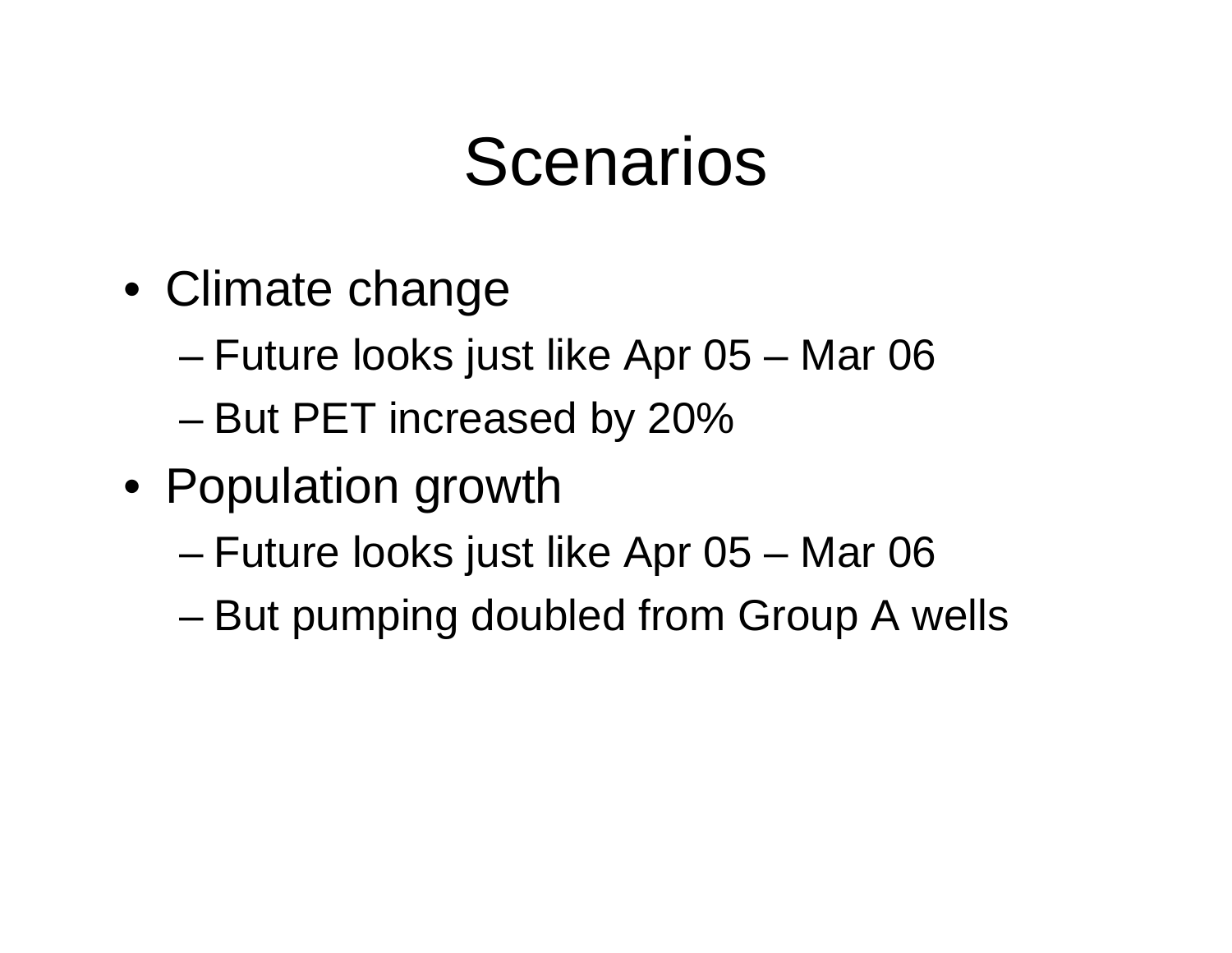# Scenarios 2

Liverpool 1

- Climate change
- ET +10%
- Recharge -5%
- Rivers + 3% (huh?)
- Population Growth
- Pumping +25%
	- Perspective:
	- Base pump 0.96%
	- Pop. Growth 1.2%
- No significant change